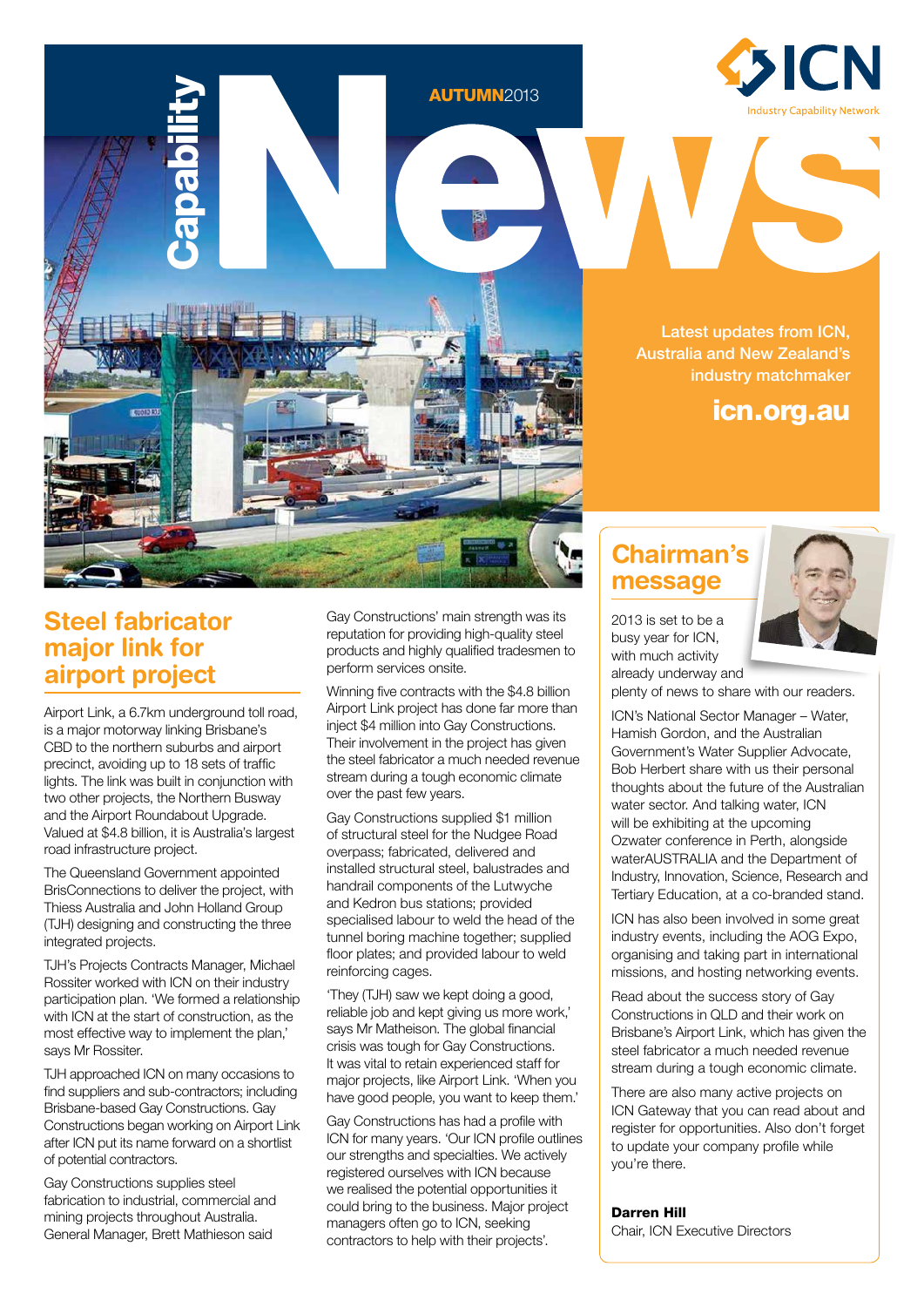# Capability **NAWS**





# **Box Hill Hospital**

ICN in Victoria has been working with construction company Baulderstone and Eastern Health on the Box Hill hospital redevelopment project. There are currently 244 individual opportunities associated with the building and construction phase of the project.

Baulderstone is committed to engaging with Australian and New Zealand suppliers interested in contributing to the project. All interested suppliers are encouraged to create a comprehensive company profile on ICN Gateway, **icngateway.com.au**, and then register their interest for the project.

For further information: contact Steve van der Lit email svanderlit@icnvic.org.au mobile +61 447 888 005

# **Wheatstone project**

The Chevron-operated Wheatstone project is one of Australia's largest resource projects - providing greater security of supply and significant economic benefits to the Western Australian community, such as employment, government revenue and local business opportunities. Located at Ashburton North, 12 kilometres west of Onslow in Western Australia, the project will consist of two LNG trains with a combined capacity of 8.9 million tonnes per annum and a domestic gas plant.

The project is a joint venture between Australian subsidiaries of Chevron, Apache Corporation, Kuwait Foreign Petroleum Exploration Company (KUFPEC), Shell and Kyushu Electric Power Company (Kyushu) together with PE Wheatstone Pty Ltd (part owned by TEPCO).

Work packages are progressively becoming available from the project's major contractors.

#### For further information:

contact Brian Sweeney email brian.sweeney@icnwa.org.au call +61 8 9365 7581

### **Support services for Defence facilities and infrastructure**

ICN is seeking expressions of interest from businesses to provide maintenance and support services to Defence facilities and infrastructure.

Successful businesses will provide maintenance and services to various metropolitan and regional defence facilities located in ACT, Southern NSW, Victoria and Tasmania. This involves a diverse range of facilities across South Eastern Australia, from small offices and training facilities to major bases and infrastructure.

#### For further information:

contact Bob Stevenson email bstevenson@icnvic.org.au call +61 3 5972 1005

# **Moranbah region expansion**

The Moranbah region expansion project involves the expansion of Anglo American's existing Moranbah coal deposits. The project will see the development of two new underground mines adjacent to its current Moranbah North operations, which will produce more than five million tonnes per annum of coal for export.



The project will involve significant investment in the upgrade and development of facilities and could potentially double production to around eight million tonnes per annum by 2016.

Anglo American is committed to supporting Australian industry by ensuring Australian suppliers have the ability to compete for contracts on its projects, and by engaging Australian businesses, where possible, to provide the various equipment and services.

Work packages for this project are listed on ICN Gateway, **icngateway.com.au**.

#### For further information:

email gateway.projects@icnqld.org.au call +61 7 3364 0670

# **Subscribe to Capability News**

If you would like to receive future editions of Capability News electronically, simply go to our website, **icn.org.au**, click on the 'News' menu link and go to the 'Subscribe' page. Here you can subscribe to Capability News, along with state based news.

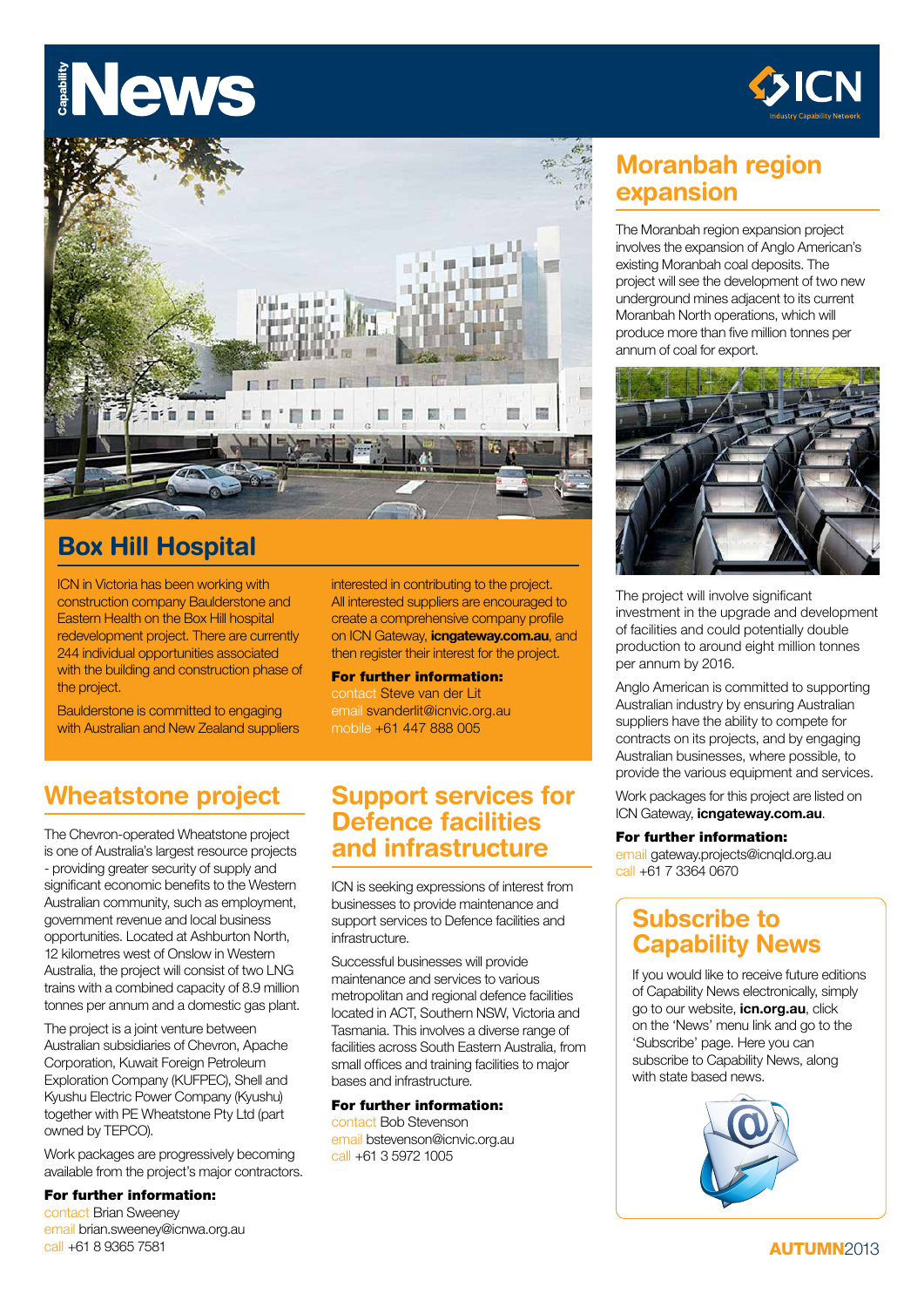# **News** Capability



## **Future of Australian water – looking ahead 10 years**

ICN's National Sector Manager – Water, Hamish Gordon and the Australian Government's Water Supplier Advocate and Deputy Chair of ICN Limited, Bob Herbert, share a common passion and goal of generating opportunities for Australian firms to supply local and international water sectors. A team of supporters at ICN; the Department of Industry, Innovation, Science, Research, and Tertiary Education; and waterAUSTRALIA, back their efforts and provide a unified front for the sector. Both Hamish and Bob share below, their views on what the Australian water sector will look like in 10 years time.



#### **Hamish Gordon**

Australia is the driest inhabited continent and with this climate, the Australian water industry has many innovative products, services

and solutions for the domestic market, and now there is growing opportunity to spread this innovation internationally.

The Australian water sector should be well placed in 10 years if it can maintain its competitiveness within the market place. Particularly if Australia can focus on what it does best, given its history with water management in harsh climatic conditions.

Improved manufacturing and increased competition within major projects is driving innovation and change among Australian suppliers. There is still some way to go in showcasing what Australia has to offer to the rest of the world. That said, from feedback I have received from recent events in Singapore and the USA, Australia is perceived as having really good water management principles in dealing with water storage and reuse under harsh climatic conditions. Building on this perception will put Australia in a very strong position globally.

Continued support of local industry in developing new technologies and improving 'value add' services is what will help the industry become internationally regarded and sought after. Suppliers also need to be aware of the competitive nature of their overseas counterparts, making sure they meet and/or exceed overseas standards to supply within major projects.



There is much being done to promote the Australian water industry, and with demand on water, water technology and services increasing as global population and urbanisation grow, there is great opportunity for Australian businesses. The key is to promote the success of our domestic industry to a global audience, which in turn, will help build the right connections with international suppliers.

#### **Bob Herbert**



Two years ago there was a general lack of awareness of the great expertise amongst Australian companies supplying products, services and solutions to the water sector. This is changing fast.

Well targeted government policies, documenting the metrics of the industry and its contribution to the economy, promoting success stories, programs to build capability, and the creation of the unifying brand 'waterAUSTRALIA', have all been the telling factors for this change.

In the decade ahead Australia will have entrenched an international presence in water – we will be recognised as the 'go to' place for many developing economies and a valued partner in sophisticated water projects worldwide. waterAUSTRALIA is generating momentum for local suppliers in international markets. Ruben Mallows Worldwide is representing our interests in the USA, a China network has been formed, and presences are being established in Latin America, the Middle East, Vietnam and India.

The momentum in Australia is building. Companies are coming together to collaborate and build expertise. Capability teams have been established and wellpatronised programs to address the gaps in capability are on offer from Enterprise Connect and a 'Compact' has been agreed with Australia's water utilities to address barriers and facilitate supply.

There is a growing awareness of the principle of a 'full, fair and reasonable' approach to supply, as the Australian Government intensifies its efforts under the 'buy Australian at home and abroad' policy.

So, looking forward a decade, with a continuing commitment by all the players, the momentum will build, new success stories will emerge and the return to the Australian economy will be demonstrable. waterAUSTRALIA will be an internationally recognised brand we can all be proud of.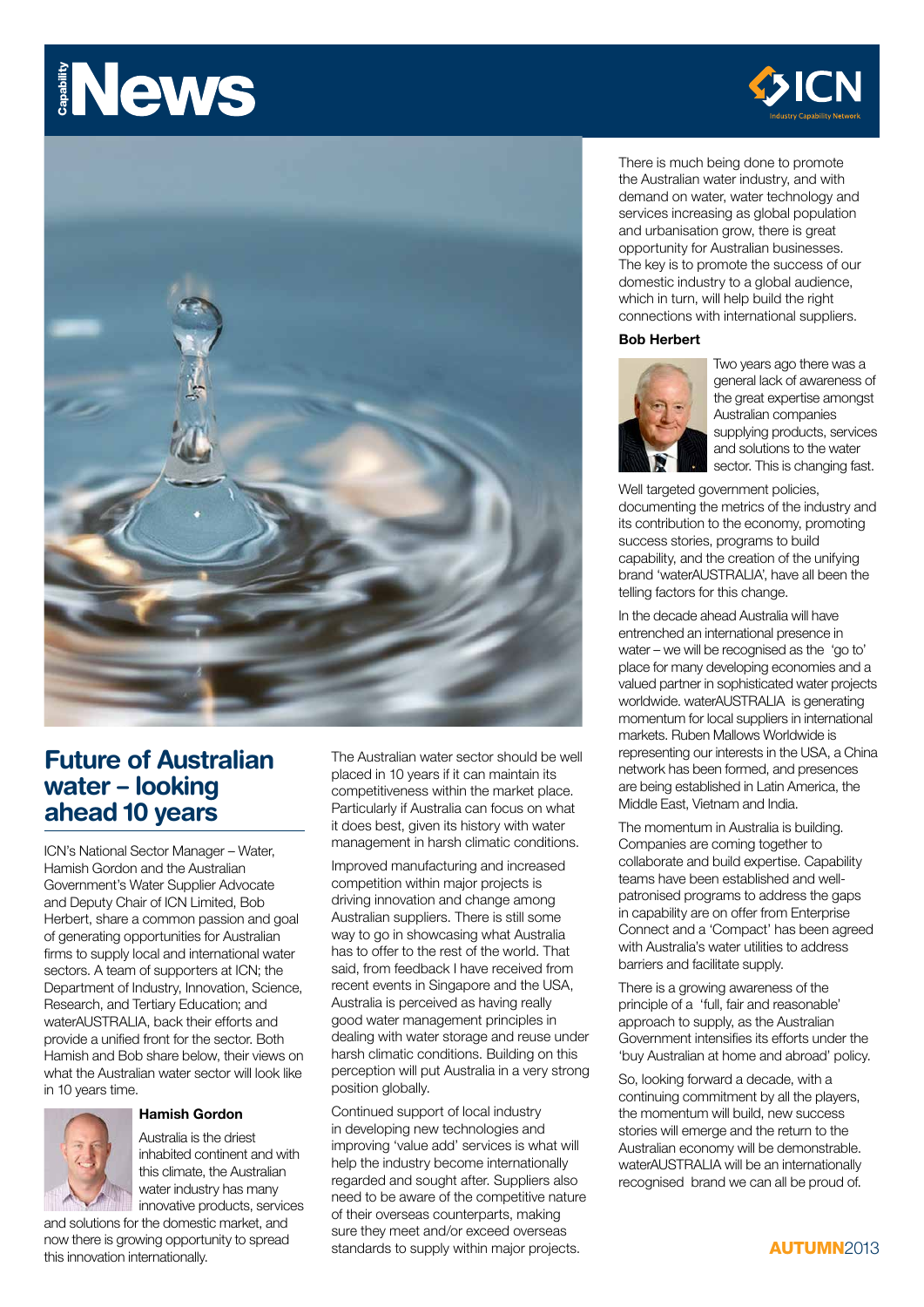# News Capability



# **Upcoming events**



#### **Formula 1 Grand Prix networking events**

The 2013 Formula 1 Grand Prix will be held in Melbourne from 15 to 17 March 2013. Over the course of these three days, ICN in Victoria will host a series of invitation-only industry focused networking events, covering a wide range of topics including automotive, health, rail, and building and construction. For more information about these events, contact **info@icnvic.org.au.**



#### **CIPSA Public Sector Procurement Forum**

The 8th CIPSA Public Sector Procurement Forum will address key issues facing public sector procurement as well as providing real case studies and practical advice on a broad range of topics. The forum is being held in Canberra from 19 to 21 March 2013, with ICN's National Sector Manager – Health, David Ryant speaking on day two. To register or to find out more information, visit **cipsaconferences.com.au**.

# **ACT MAJOR PROJECTS ACT Major Projects Conference**

The 2nd ACT Major Projects Conference will be held from 9 to 10 April 2013 in Canberra. The two day event will focus on the significant investments being made by the government into major projects as well as projects that are in the pipeline. It will cover areas of housing, education, health, transport, water, urban planning, sustainability and the overall development of the ACT. ICN Limited's Executive Director, Derek Lark will be speaking at this event. To register or to find out more information, visit **actconference.com.au**.

#### **Ozwater 2013** ozwater13

Ozwater is Australia's leading international water conference and trade exhibition. The 2013 event will be held in Perth from 7 to 9 May 2013. ICN will be exhibiting at this event, alongside waterAustralia and the Department of Industry, Innovation, Science, Research and Tertiary Education, at a co-branded stand. The ICN stand will also allow for eight suppliers to showcase their capability. Hamish Gordon, ICN's National Sector Manager – Water will be on hand to speak to conference delegates and exhibition visitors at the conference. Come and visit us at stand 1J15. Registration is free. To find out more information, visit **ozwater.org**.

#### **The Territory Construction and Mining Safety Conference**

.<br>The territory<br>Construction & Mining Safety **RENCE 2013** 

The construction and mining industries in the NT are the largest contributors to the Territory's gross state product. The two day conference, being held in Darwin on 14 and 15 May 2013, will explore challenges in these industries and delegates will hear from both industry representatives and safety experts. To register or to find out more information, visit **safetycon.com.au**.

#### **APPEA 2013**



The annual APPEA conference and exhibition is the largest upstream oil and gas forum in the southern hemisphere. The event is being held from 26 to 29 May 2013, in Brisbane. ICN will be exhibiting at the event, with Colby Hauser, National Sector Manager – Oil and Gas, available to speak to delegates. Come and visit us at stand 326. To register or to find out more information, visit **appeaconference.com.au**.

## **Australia's first automotive mission to Indonesia**



In November 2012, Austrade Indonesia organised an automotive summit under its ASEAN automotive supply chain initiative. The mission was Australia's first delegation of automotive parts manufacturers to Indonesia and identified significant possibilities for expanding trade between Australia and Indonesia.

The mission was strongly supported by the Department of Industry, Innovation, Science, Research and Tertiary Education and the Federation of Automotive Product Manufacturers (FAPM).

Australian automotive industry envoy, John Conomos AO, led six key Australian component suppliers and FAPM on the mission. The program included the inaugural Indonesia Australia Automotive Conference plus visits to leading global auto makers and Indonesian component manufacturers.

#### For further information:

contact Phil Bourke (Austrade) email phil.bourke@austrade.gov.au call +61 3 9648 3170



If you are an auto supplier, you should consider creating a profile on the website, **accessaustoaustralia.com**. Access Auto Australia brings together the best minds and manufacturers from the Australian automotive industry, acting as a simple access point for international manufacturers and investors seeking to engage Australian organisations.

The site also gives Australian organisations current information on opportunities for collaboration, research and development, investment, and Australian Government incentives for the industry.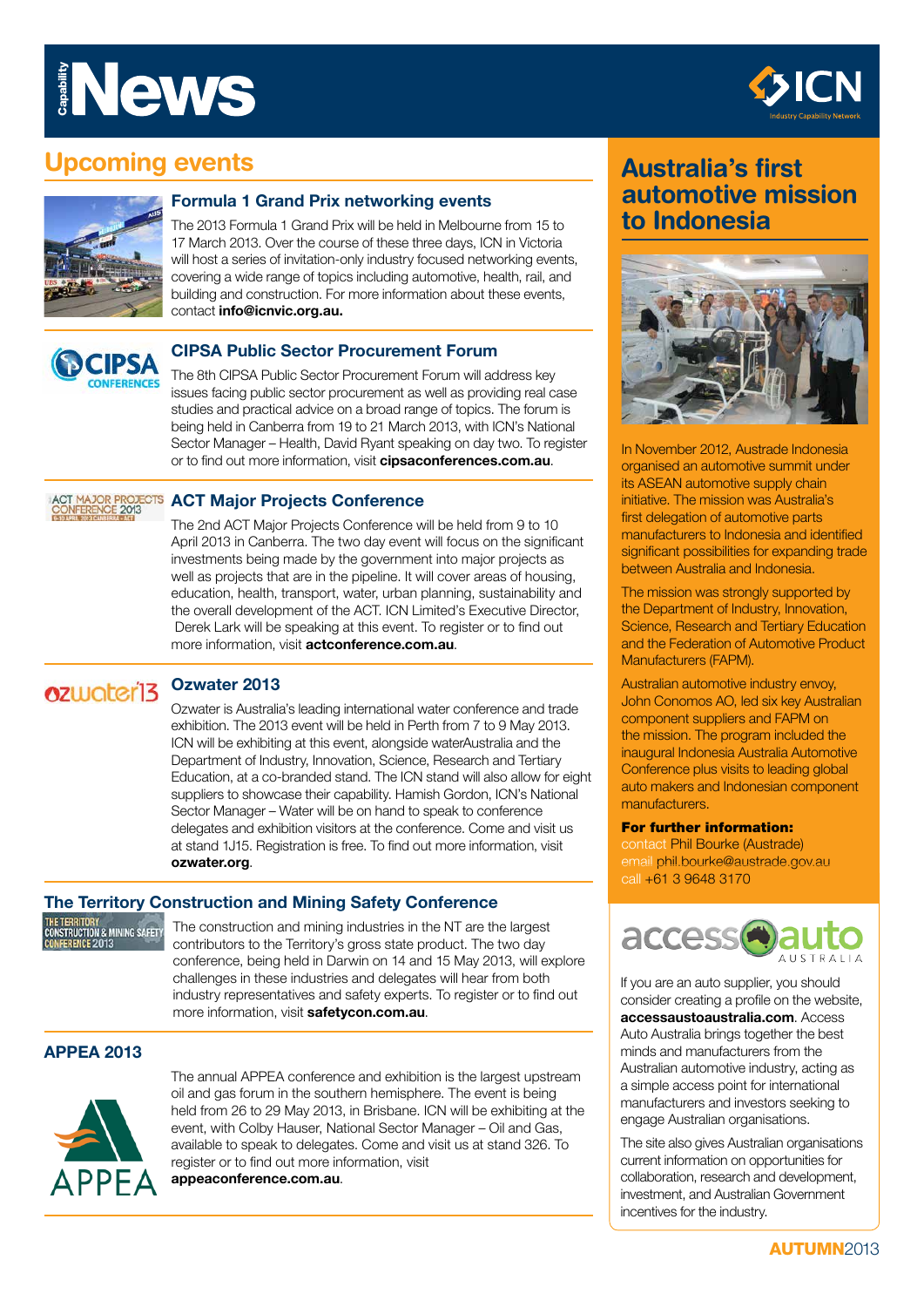# **News**

## **Recent Events**

#### **Healthcare forum**

ICN hosted an industry roundtable session and networking forum in conjunction with KPJ Healthcare – one of South East Asia's leading providers of healthcare, and the Australia Malaysia Business Council.

KPJ Healthcare has a network of 21 hospitals in Malaysia and another two hospitals in Indonesia.

The group plans to invest over AUD272 million during the next three to four years to develop new hospitals in Malaysia - namely Sabah Specialist Hospital, Pasir Gudang Specialist Hospital, KPJ Pahang Specialist Hospital, KPJ Specialist Hospital Bandar Dato Onn. KPJ Perlis Specialist Hospital and KPJ Muar Specialist Hospital - which present significant collaboration opportunities to Australian firms.

#### For further information:

contact Candida Costa-Wong email ccosta@icnvic.org.au call +61 3 9864 6724

#### **AOG Exhibition and Conference**

OG **AUSTRALASIAN OIL & GAS EXHIBITION & CONFERENCE** 20-22 February 2013 PERTH CONVENTION EXHIBITION CENTRE

Australia's largest oil and gas conference and exhibition was held on 22 to 24 February 2013 in Perth, and included over 450 exhibitors from over 20 countries and over 9,000 visitors. ICN exhibited at this event and Colby Hauser, National Sector Manager – Oil and Gas, was on hand to speak to many of the attendee's about the role of ICN and how ICN could assist them. Linus O'Brien from ICN's WA office presented at the subsea technical session, outlining to SMEs the process for connecting to Western Australia's subsea opportunities. call +61 8 9365 7715 Capability

For further information: contact Colby Hauser email colby.hauser@icn.org.au<br>call +61 8 9365 7715



**All the right** 

ons

conner

for the

# **Oil and Gas mission to Asia**



In November 2012, as part of ICN's Global Supply Chain Access – Oil and Gas program, Ray Loh from ICN in WA, with assistance from Michael Fairbairn, from ICN in Victoria organised a supplier visit to Asia to meet global engineering procurement hubs and module contractors. The trip covered Korea, China, Thailand and Singapore. Six Australian suppliers with experience in the oil and gas sector and exporting capability participated in the visit.

The delegation met with senior procurement and engineering personnel of many key players of the industry, such as KBR, Technip, McDermott

Fluor, Worley Parsons, Hyundai Heavy Industries, Samsung Heavy Industries, Sinopec, and Keppel Shipyard. The Australian suppliers were invited to prequalify for a number of projects as well as being provided with opportunities for responding to substantial RFQs.

Contact ICN if you are interested in participating in future visits, or would like general assistance with access to global projects/clients.

#### For further information:

contact Ray Loh email raymond.loh@icnwa.org.au call +61 8 9365 7576 mobile +61 466 779 459